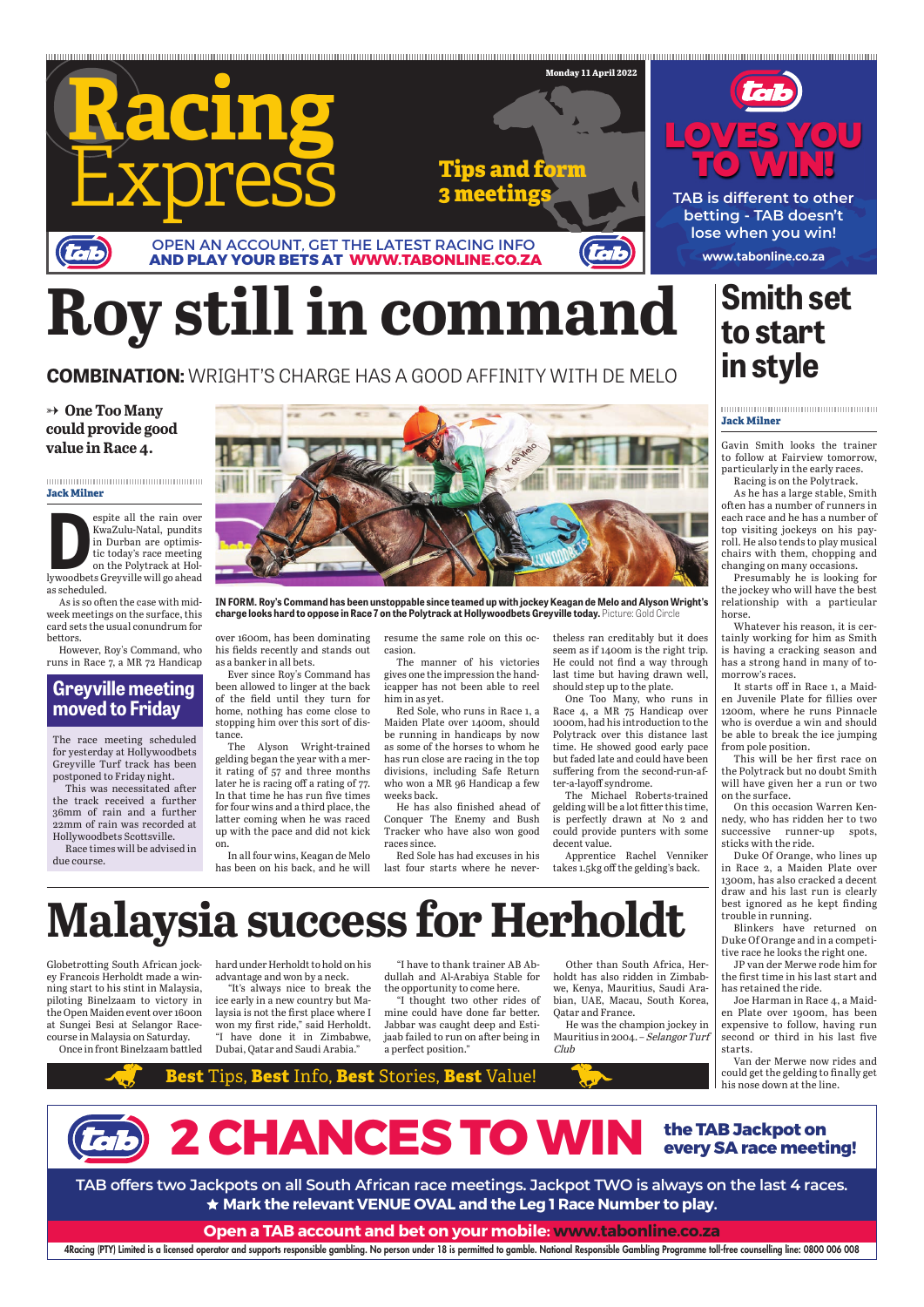



tab

## **11 April 2022**

**The Oitizen** 

**RACETRACK:** Poly. 2000m track inside the turf circuit. All races clockwise round turn with 440m run-in. Turf. 2800m triangular-shaped circuit. All races clockwise round turn with 430m run-in. **DHAW:**<br>Poly: Low-number draws slightly preferred 1400m and 1600m. Turf: Low-number draws preferable,<br>especially 1400m and 160 (17.51%)-93, W Kennedy 259-38 (14.67%)-106, S Moodley 198-27 (13.64%)-71, H A Venniker 179-27<br>(15.08%)-53. **TOP TRAINERS:** G B Puller 271-33 (12.18%)-87, P B Muscutt 133-27 (20.30%)-52, G<br>van Zyl (Jnr) 181-25 (13.81%)-64,

## HOLLYWOODBETS GREYVILLE POLY MONDAY**11 APRIL 2022**

#### 1FORYOU VOUCHERS MAKE IT EASY TO TOP UP YOUR TAB ACCOUNT!

**TAB BETS ON THIS RACE MEETING =** ALL RACES: Win, Place, Swinger, Exacta, Trifecta, Quartet, Roll-ing Double (Races 1-2; 2-3; 3-4 etc) and Pick 3 (Races 1-3; 2-4; 3-5 etc) AND Bipot (RACES 1-6), Place Accumulator (HACES 2-8), Pick 6 (HACES 3-8), Jackpot One (HACES 4-7), Jackpot Two (HACES 5-8). All<br>bets R1 unit, minimum bet R6 except SWINGER minimum bet R2. EACHWAY bet of R3 Win and R3 Place,<br>as well as 3-horse EXACTA o combination must be multiple of H2 so bet H2, H4, H6, H8, H12 etc per combination, NOT H3 or H9. TAB<br>PICK 6 Rule: If first-timer wins, first horse to finish of those to have run before also qualifies. TAB PLACE Hules: Less than 6 runners no Place betting; 6-7 runners payouts FIHST, SECOND; 8-15 runners FIHST,<br>SECOND, THIRD; 16 or more runners FIRST, SECOND, THIRD, FOURTH. Fractional betting: Trifecta,<br>Quartet, Bipot, PA, Pick 6, Races 1-8 GALLOP TV (in TABs, FTA tv & live stream www.galloptv.co.za)

and should be right there at the business end. GENTLE HAIN has had soundness issues but is a Soft Falling<br>Rain gelding who made a fair debut the Cape. FIBBER MAGEE is improving.<br>■ FACT FILE ■ TOP EARNERS: SPECIALLY SELECT **3%:** SPECIALLY SELECTED (100%) RED SOLE (62%) **HEADGEAR CHANGE:** BLINKERS OFF: SO DACHA. **RESTED:** GENTLE RAIN (338 days), VORTICITY (113 days), SO DACHA (119 days). **NO ALUMITES:** SO DA-CHA (al'front), VORTICITY . **BEST MR:** RED SOLE (+2) **F/B:** RED SOLE



| 12:10<br>co.za MAIDEN PLATE (For all Maidens) Poly (turn) |              | <b>DOWNLOAD THE RACE CARD ONLINE www.goldcircle.</b> |    | R100.000 1400m    |
|-----------------------------------------------------------|--------------|------------------------------------------------------|----|-------------------|
| 1 GENTLE RAIN 4Bq                                         | W A Nel      | 1 G Wright                                           | 60 | 4K10              |
| 2 SPECIALLY SELECTED* 3Bq                                 | P V Lafferty | *2 W Kennedy                                         | 60 | 2S12 2N10 3S10    |
| 3 RED SOLE 3Bg                                            | D R Drier    | +3 S Veale                                           | 60 | 2G16 2S12 6G14    |
| 4 LAKE COMO^ 3Bq                                          | D I Campbell | *4 *R A Venniker                                     | 60 | 3G14 6N16 5G14    |
| 5 VORTICITY 4Ba                                           | L Crawford   | 5 *C F Dicken                                        | 60 | 7P14 9G16         |
| 6 SO DACHA 3Bq                                            | L Crawford   | 6 *K A Brewer                                        | 60 | 0G14 0S10 8N10    |
| 7 NATIONAL DREAM 3Bq                                      | A Wright     | 7 K de Melo                                          | 60 | <b>FIRST RUN</b>  |
| 8 BARBATTI 3Bq                                            | G B Puller   | +8 J Gates                                           | 60 | 4N10 8G14<br>0G10 |
| 9 FIBBER MAGEE 3Chc                                       | G B Puller   | +9 R Khathi                                          | 60 | 8N10 3N12<br>0P14 |

9 HBBEH MAGEE 3Chc GB Puller 9 H Khathi 60 0P14 <u>8N10</u> 3N12<br>Bame Trainer: (5 & 6); (8 & 9).<br>BETTING 9:4 SPECIALLY SELECTED, RED SOLE; 4-1 NATIONAL DREAM; 6-1 GENTLE RAIN; 8-1<br>LAKE COMO, FIBBER MAGEE; 12-1 AND UPWARDS OTHER

**PREVIEW** This could get close between SPECIALLY SELECTED and RED SOLE who have draw alongside one another. The former is ultra-consistent and might prefer the change to a less frantic pace over the extra. RED SOLE was hampered in his last run over this distance and could have got a lot closer. Back on the poly he should have every chance. LAKE COMO needed the run when finishing ahead of RED SOLE last time

OF WILL; 12-1 AND UPWARDS OTHERS. **PREVIEW PICARA** is carded to run prior and has a big chance there but if she takes her part should run very well. Her main rivals, LH I LLE MISS KJ and ADHT, are juveniles who may need their first run on the poly. LH-<br>TLE MISS KJ was eye catching on debut and could mow them down but is a bit hot-headed and has to overcome<br>a **PREVIEW** The one to watch is SILVANO'S TIMER who has run with the best around in the Western Cape. He is returning atter a very long break and may have had nis issues, but he has a good draw and is well<br>in at the weights. Best in at the weights is PRAY FOR RAIN who has run some very good races on the poly and<br>who

#### *Speedhorse Speed Ratings' Predicted order of Finish:*

| No Name              |          | L/Bh Earn    | Career          |   | <b>M/M Comment</b>             |
|----------------------|----------|--------------|-----------------|---|--------------------------------|
| 2 SPECIALLY SELECTED |          | R100,500     | <b>7r Ow 7p</b> |   | 10-12 Overdue - tries trip     |
| 3 RED SOLE           |          | 4.05 R80.000 | 8r Ow 5p        |   | 12-16 Hampered last - chance   |
| 4 LAKE COMO          |          | 4.77 R14.500 | 8r Ow 2p        |   | 14-14 Should be thereabouts    |
| 1 GENTLE RAIN        |          | 7.42 R2.600  | $1r$ Ow $1p$    |   | 10-10 Fair Cape debut - layoff |
| 9 FIBBER MAGEE       |          | 9.32 R5.000  | 5r 0w 1p        |   | 12-12 Improving - chance       |
| 8 BARBATTI           | 10.77 RO |              | 3r Ow 1p        |   | 10-10 Excuse last-back on poly |
| 5 VORTICITY          | 12.05 RO |              | 2r Ow Op        |   | - Hurt 2nd start - rested      |
| 6 SO DACHA           | 14.78 RO |              | 6r Ow Op        | ٠ | Rested and gelded              |
| 7 NATIONAL DREAM     | 50.00 RO |              | Or Ow Op        |   | - Rafeef colt                  |

**2:45 Catch KZN Racing via live streaming on www.galloptv.**<br>**co.za MAIDEN PLATE (F & M)** (For Maiden Fillies & Mares) *Poly (turn)*<br>B100.000 1200r R100,000 **1200m 1 10810N OF WILL**<sup>\*</sup> 3Bf **P M Gadsby**  $\cdot$ **1**  $\cdot$ **R** A Venniker **60** 3N12 8S12 5S10<br>**2 ADDIENA** 3Bf **C B PUILER 2**  $\cdot$ **D** B Geerthsen **60** 0S12 4S10 3S10 **b** B Geerthsen **60 2 b** B Geerthsen **60 DOUBLE DREAM** 3Bf V H Marshall **3** A Marcus **60 FIRST RUN PICARA**\* 3Bf C Binda **4** W Kennedy **60** 3T11 2G14 2V14 **ADITI** 2Bf Y Govender **5** K de Melo **57** 3S08 5S10 3G10 **REGINAS ANGEL** 4Bf N Kotzen <sup>+</sup>**6** C Zackey **60** 0S12 3G14 4N12 **7 PRINCESS MAHA\*** 2Bf PM Gadsby 7 J Gates 57 0S12<br>**8 LITTLE MISS KJ**< 2Bf G S K otzen 8 K Sakayi 57 3S11 5S12 **8 LITTLE MISS KJ< 2Bf COUNTY KILDARE** 4Bf W Whitehead <sup>+</sup>**9** D Dillon **60** 4N10 7S10 **Same Trainer: (1 & 7)** 

**BETTING 3-1 DOUBLE DREAM, PICARA; 7-2 ADITI; 4-1 ADDIENA; 8-1 LITTLE MISS KJ; 10-1 VISION** 

PHINDA MZALA and MOUNT GHEYLOCK have claims as well.<br>— **FACT FILE — TOP EARNERS: HAMPTON COURT (FAS5)325) QUANT MASTER (FI299,500) <b>TOP 1ST**<br>3%: ONE TOO MANY (75%) RIDE THE LIGHTNING (50%) **HEADGEAR CHANGE:** BLINKERS ON: I PALACE, VALIENTE. **RESTED:** MAJORCA PALACE (70 days), RIDE THE LIGHTNING (68 days), VALIENTE (102 days). **NO ALUMITES:** PHINDA MZALA . **F/B:** MAJORCA PALACE

**FACT FILE TOP EARNERS:** PICARA (R119,250) REGINAS ANGEL (R73,750) **TOP 1ST 3%:** ADITI (67%) PICARA (64%) **HEADGEAR CHANGE:** BLINKERS ON: PRINCESS MAHA. **NO ALUMITES:** PICARA . **BEST MR:** PICARA (+7) **F/B:** ADITI

**Contractor** 

#### *Speedhorse Speed Ratings' Predicted order of Finish:*

| No Name          | L/Bh Earn |               | Career    | <b>M/M Comment</b>             |
|------------------|-----------|---------------|-----------|--------------------------------|
| 5 ADITI          |           | R20.000       | 3r Ow 2p  | 8-10 Fair juvenile form        |
| 1 VISION OF WILL |           | 0.73 R30.500  | 8r Ow 4p  | 10-12 Run well here - top draw |
| 9 COUNTY KILDARE | 1.48 RO   |               | 2r Ow 1p  | 10-10 More needed to win       |
| 2 ADDIENA        |           | 1.67 R14.000  | 3r Ow 2p  | 10-10 Good pace - tries poly   |
| 4 PICARA         |           | 2.84 R119.250 | 11r Ow 7p | 11-14 Ran R3 Greyville 10 Apr  |
| 6 REGINAS ANGEL  |           | 5.22 R73.750  | 19r Ow 9p | 12-14 Run well here - go in    |
| 8 LITTLE MISS KJ |           | 6.20 R10.500  | 2r Ow 1p  | 11-11 Ignore last - fair debut |
| 7 PRINCESS MAHA  | 19.24 RO  |               | 1r Ow Op  | Wounded on debut               |
| 3 DOUBLE DREAM   | 50.00 RO  |               | Or Ow Op  | - William Longsword filly      |
|                  |           |               |           |                                |

| 13:20<br>3<br><b>PROGRESS</b> (For 1, 2 & 3 Time Winners & Maidens) Poly (turn)<br>1200m |               | <b>FOLLOW IN THE BOX SEAT PODCAST CONDITIONAL</b> |    | R <sub>100,000</sub> |
|------------------------------------------------------------------------------------------|---------------|---------------------------------------------------|----|----------------------|
| 1 PRAY FOR RAIN 4Bq                                                                      | D R Drier     | *1 A Mgudlwa                                      | 60 | 3G10 7S12 6N10       |
| 2 SILVANO'S TIMER 4Bq                                                                    | D Kannemeyer  | *2 K de Melo                                      | 59 | 1W16 4W16 8K16       |
| 3 AFRICAN SKYLINE 3Ba                                                                    | G B Puller    | *3 *M K Katiedi                                   | 53 | 3N16 8N16 4S11       |
| 4 DANDOLO 4Bq                                                                            | A J Rivalland | *4 *C F Dicken                                    | 55 | 4G10 4N14 7S11       |
| 5 HERECOMESTHERAIN 4Chq                                                                  | D Kannemeyer  | *5 D Dillon                                       | 58 | 5N10 7N12 1N10       |
| <b>6 PRINCE OF TARANTO 4Bq</b>                                                           | A J Rivalland | *6 S Veale                                        | 58 | 4G14 4G14 1N14       |
| 7 GARDENIA 5Chm                                                                          | L Crawford    | *7 *D B Geerthsen 53.5                            |    | 3G12 3P16 7G16       |
| 8 GIACOMO PUCCINI 4Bq                                                                    | J S Snaith    | +8 C Zackey                                       | 58 | 1N12 3G12 2S12       |
| Same Trainer: (2 & 5): (4 & 6).                                                          |               |                                                   |    |                      |

Same Trainer: (2 & 5); (4 & 6).<br>■ BETTING 9-4 GIACOMO PUCCINI; 28-10 PRAY FOR RAIN; 33-10 SILVANO'S TIMER; 7-1<br>HERECOMESTHERAIN; 8-1 AFRICAN SKYLINE, PRINCE OF TARANTO; 12-1 AND UPWARDS OTHERS.

**BETTING 2-1 HEY BILL; 5-2 GALABIER; 9-2 DEEP GLOBAL; 6-1 STATEOFUSA; 7-1 FLYING VISION** FINAL OCCASION; 12-1 AND UPWARDS OTHERS.

**IF PREVIEW II** It could get close between DEEP GLOBAL and HEY BILL this time. The former beat the latter by 1.30 lengths but is now 1.5kg worse oft. He did show potential and may back on an upward curve so must<br>be respected. HEY BILL ran a cracker last time and should build on that to add a poly win to his tally. STATEO-<br>FUSA OCCASION, like FLYING VISION and OVER THE BAY, seems certain to pop up with a win one of these days. GALABIER can get away if allowed to dictate.<br>
FACT FILE TOP FARNERS: MONTANA SKY (R224 850) FINAL OCCASION (R178 625) TOP 1ST 3%.

**FACT FILE TOP EARNERS:** DANDOLO (R319,750) PRAY FOR RAIN (R237,125) **TOP 1ST 3%:** GIAC-OMO PUCCINI (77%) SILVANO'S TIMER (60%) **DOWN IN CLASS:** SILVANO'S TIMER. **RESTED:** SILVANO'S<br>TIMER (478 days), HERECOMESTHERAIN (70 days), PRINCE OF TARANTO (92 days), GARDENIA (225<br>days). **NO ALUMITES:** GARDENIA (al'fro SILVANO'S TIMER

#### *Speedhorse Speed Ratings' Predicted order of Finish:*

| No Name             | L/Bh Earn     | Career    | M/M Comment                     |
|---------------------|---------------|-----------|---------------------------------|
| 8 GIACOMO PUCCINI   | R186,900      | 13r 3w 7p | 12-14 Easy win last track+trip  |
| 5 HERECOMESTHERAIN  | 0.70 R189.750 | 16r 3w 4p | 10-14 Back to best then rested  |
| 1 PRAY FOR RAIN     | 1.09 R237,125 | 13r 2w 6p | 9-12 Disappointed-best weight   |
| 2 SILVANO'S TIMER   | 1.32 R73.950  | 5r 2w 2p  | 12-16 Shown class-layoff+gelded |
| 4 DANDOLO           | 2.81 R319.750 | 14r 2w 4p | 10-14 Peak run - has a say      |
| 3 AFRICAN SKYLINE   | 3.84 R91.000  | 7r 1w 5p  | 10-16 Light weight - value bet  |
| 6 PRINCE OF TARANTO | 5.26 R190.000 | 11r 3w 6p | 12-16 Loves poly - tested here  |
| 7 GARDENIA          | 5.80 R109,750 | 7r 2w 2p  | 11-16 4kg claim after rest      |
|                     |               |           |                                 |

## 4 13:55 www.tabgold.co.za MR 75 HANDICAP (Open) *Poly (turn)* R100,000 **1000m**

| 1 PHINDA MZALA* 4Bq             | C Binda     | *1 *G Pieterse          | 57   |      | 0V14 7N10 3N10 |
|---------------------------------|-------------|-------------------------|------|------|----------------|
| 2 ONE TOO MANY 3Bq              | M L Roberts | 2 *R A Venniker         | 59   |      | 3G10 3S10 6N10 |
| 3 IMPARTIAL 4Bg                 | M L Roberts | +3 G Wright             | 55   |      | 9G10 7N10 3S10 |
| 4 QUANT MASTER* 5Bq             | P B Muscutt | <sup>+</sup> 4 D Dillon | 60   |      | 4S12 9G12 3S12 |
| 5 HAMPTON COURT* 7Bq            | D S Bosch   | *5 C Zackey             | 56.5 |      | 2N10 5N10 5N10 |
| 6 GUY FOX 4Bq                   | G B Puller  | *6 *M H Zuma            | 52   |      | 1N10 5N14 7N10 |
| 7 MOUNT GREYLOCK* 4Bq           | D R Drier   | 7 S Veale               | 59.5 |      | 2G10 0G12 9S11 |
| 8 MAJORCA PALACE 4Bq            | C Hewitson  | *8 *K Strydom           | 61   |      | 3N10 2N12 5N10 |
| <b>9 RIDE THE LIGHTNING 3Bf</b> | G B Puller  | +9 S Moodley            | 58.5 |      | 9S10 1N10 1S12 |
| 10 VALIENTE 5Chg                | P B Muscutt | *10 *M K Katjedi        | 57.5 | 8J10 | 0T10 0V11      |
| 11 IMITATION GAME* 4Bq          | L Karriem   | *11 R Khathi            | 56.5 |      | 7T11 2N10 8N10 |
| $0 \t-1$ $(0.001)(0.01)(0.001)$ |             |                         |      |      |                |

11 IMITATION GAME" 4Bg) (4 & 10); (Larriem 11 R Khathi 56.5 7T11 2N10 8N10<br>Bame Trainer: (2 & 3); (4 & 10); (6 & 9).<br>HAMPTON COURT; 7-1 RIDE THE LIGHTNING; 8-1 IMPARTIAL; 12-1 AND UPWARDS OTHERS. 6-1<br>HAMPTON COURT; 7-1 RID

PREVIEW Tough race. MAJORCA PALACE has disappointed a little but is dropping in class and could<br>get his confidence boosted in this race. QUANT MASTER looked dangerous last time on the poly and he did run<br>a fair race on the tinish since winning his maiden and may be better when held up tor his run. He has had all the luck in terms of<br>his starting stall and must take advantage. Stablemate IMPARTIAL gave signs he could be coming back to best.

> **Same Trainer: (1 & 2); (8 & 12). BETTING** 4-1 BINGIN BEACH; 9-2 DAWNOFANEWDAY; 6-1 LUNA ECLIPSE, ROTUNDA; 8-1 DEMI-GOD, GOLDEN ARCHER; 10-1 ANGEL OF JUSTICE; 12-1 AND UPWARDS OTHERS.

> **PREVIEW** Competitive. BINGIN BEACH gives the impression she is looking for the longer trip. She is as honest as they come and No.1 gate must boost her chances. DEMIGOD didn't disgrace herself out of maiden<br>company last time and she has drawn No 2 and has a light weight. Chance. DAWNOFANEVIDAY has fair<br>Western Cape form and but may need a bit further. Still, must be taken seriously along with GOLDEN ARCHER, LUNA ECLIPSE and her stablemate, ROCKIE REEF.

> FACT FILE TOP EARNERS: BELL JAR (R279,975) LET'S NOT LINGER (R247,500) TOP 1ST 3%:<br>BINGIN BEACH (G0%) BELL JAR (59%) DOWN IN CLASS: BINGIN BEACH, ROTUNDA. RESTED: BELL JAR<br>(152 days). F/B: BINGIN BEACH

| Speedhorse Speed Ratings' Predicted order of Finish: |  |               |            |  |                                 |  |  |  |  |
|------------------------------------------------------|--|---------------|------------|--|---------------------------------|--|--|--|--|
| No Name                                              |  | L/Bh Earn     | Career     |  | <b>M/M Comment</b>              |  |  |  |  |
| 1 PHINDA MZALA                                       |  | R249,200      | 29r 2w 13p |  | 10-12 Back in form - top draw   |  |  |  |  |
| 3 IMPARTIAL                                          |  | 0.93 R82.750  | 12r 1w 6p  |  | 10-12 Improved - consider now   |  |  |  |  |
| 5 HAMPTON COURT                                      |  | 2.31 R450.325 | 46r 4w 21p |  | 10-12 Good pace - always there  |  |  |  |  |
| 8 MAJORCA PALACE                                     |  | 2.41 R208.250 | 18r 4w 7p  |  | 10-14 Rested - can get lucky    |  |  |  |  |
| 2 ONE TOO MANY                                       |  | 3.04 R66.000  | 4r 1w 2p   |  | 10-10 May improve if held up    |  |  |  |  |
| 6 GUY FOX                                            |  | 3.08 R144.500 | 23r 1w 8p  |  | 10-14 4kg claim can assist him  |  |  |  |  |
| 4 QUANT MASTER                                       |  | 3.47 R299,500 | 27r 4w 10p |  | 10-14 Fair last + back on poly  |  |  |  |  |
| 9 RIDE THE LIGHTNING                                 |  | 4.27 R122,000 | 8r 2w 3p   |  | 10-12 Goes for hat trick v boys |  |  |  |  |
| 11 IMITATION GAME                                    |  | 4.37 R114.000 | 15r 1w 5p  |  | 10-11 Ignore last-blinkers back |  |  |  |  |
| 10 VALIENTE                                          |  | 5.03 R212.750 | 26r 3w 8p  |  | 10-10 Drawn wide after rest     |  |  |  |  |
| 7 MOUNT GREYLOCK                                     |  | 5.27 R128,000 | 10r 2w 2p  |  | 10-12 Needed last - tries poly  |  |  |  |  |

#### DON'T LET PAYOUT LIMITS RUIN YOUR tab BIG WIN - PLAY TAB BETS WITH TAB!

| 14:35<br>5                | www.galloptv.co.za MR 65 HANDICAP (Open) Poly (turn) |                        |      | R100.000 2000m |  |
|---------------------------|------------------------------------------------------|------------------------|------|----------------|--|
| 1 COROMANDEL 4Bc          | L Karriem                                            | <sup>+1</sup> A Marcus | 59.5 | 3G22 2N20 1P14 |  |
| 2 LIVING WATERS* 5Bq      | M N Prinsloo                                         | *2 *R A Venniker       | 59.5 | 4N18 3N20 8P19 |  |
| 3 KING'S COVE* 6Chq       | D I Campbell                                         | +3 D Dillon            | 57   | 5P19 2N20 7N20 |  |
| 4 EXTRACT* 3Bq            | Y Singh                                              | 4 *M H Zuma            | 56.5 | 0G24 6P15 2G16 |  |
| 5 BIT OF FUN 4Bq          | S G Tarry                                            | 5 W Kennedy            | 59   | 9B17 7J14 0V16 |  |
| 6 TALES OF US 5Bq         | W A Nel                                              | *6 R Khathi            | 60   | 1N20 6N20 4N17 |  |
| 7 HEAD GARDENER* 3Bq      | D C Howells                                          | *7 *K Strydom          | 58   | 2N18 4P17 1G16 |  |
| 8 FEVER* 5Chq             | D S Bosch                                            | *8 G Wright            | 57   | 0G24 7N17 3N20 |  |
| 9 LORD MINVER 3Ba         | C Hewitson                                           | +9 *K A Brewer         | 54   | 8N20 8N20 4N20 |  |
| <b>Come Trainer: None</b> |                                                      |                        |      |                |  |

**Same Trainer: None.<br>■ BETTING ■ 9-4 COROMANDEL; 6-1 LIVING WATERS, BIT OF FUN, TALES OF US, FEVER; 7-1 HEAD<br>GARDENER; 8-1 KING'S COVE, EXTRACT; 12-1 AND UPWARDS OTHERS.** 

**PHEVIEW COHOMANDEL won a nice race from the front last time. He has won on the poly so could<br>follow up. He looks well placed again. Highveld-based BIT OF FUN needed his last two runs. He has been drop-<br>ping in ratings and** and may finally enjoy himself to the full. His next win is long overdue. LORD MINVER gave signs he's back in the game last time

FACT FILE TOP EARNERS: KING'S COVE (R290,350) LIVING WATERS (R280,750) TOP 1ST 3%:<br>HEAD GARDENER (50%) LIVING WATERS (40%) **HEADGEAR CHANGE:** BLINKERS ON: LIVING WATERS.<br>BLINKERS OFF: COROMANDEL. F/B: COROMANDEL

|           |                 | Speedhorse Speed Ratings' Predicted order of Finish: |               |            |                                                           |
|-----------|-----------------|------------------------------------------------------|---------------|------------|-----------------------------------------------------------|
| No Name   |                 |                                                      | L/Bh Earn     | Career     | <b>M/M Comment</b>                                        |
|           | 1 COROMANDEL    |                                                      | R137,750      | 16r 2w 4p  | 14-22 Nice win - chance again                             |
|           | 9 LORD MINVER   |                                                      | 0.79 R55,000  | 13r 1w 1p  | 19-20 Back in form last - go in                           |
|           | 6 TALES OF US   |                                                      | 1.21 R113.800 | 15r 1w 7p  | 16-24 Needed last - consider                              |
|           | 3 KING'S COVE   |                                                      | 1.81 R290.350 | 46r 3w 15p | 14-22 Best this track recently                            |
| 4 EXTRACT |                 |                                                      | 2.77 R97.250  | 18r 1w 3p  | 10-24 Ran R5 Greyville 10 Apr                             |
|           | 5 BIT OF FUN    |                                                      | 4.23 R49.000  | 8r 1w 1p   | 17-20 Peak run - tries poly                               |
|           | 2 LIVING WATERS |                                                      | 4.74 R280,750 | 30r 4w 10p | 14-20 Finally a decent draw                               |
| 8 FEVER   |                 |                                                      | 6.02 R245,250 | 33r 4w 6p  | 14-20 Loves track and trip                                |
|           | 7 HEAD GARDENER |                                                      | 9.55 R96.250  | 10r 1w 5p  | 16-20 Dead heated - can improve                           |
|           |                 |                                                      |               |            |                                                           |
|           | 15:10           |                                                      |               |            | <b>TRACK &amp; BALL GAMING MR 66 HANDICAP (Open) Poly</b> |
|           | (turn)          |                                                      |               |            | R100.000 2000m                                            |
|           |                 |                                                      |               |            |                                                           |

| 1 FLYING VISION 4Chq  | D R Drier       | *1 *S Hlengwa    | 54   | 8N14 5N16 5N16 |  |
|-----------------------|-----------------|------------------|------|----------------|--|
| 2 OVER THE BAY 4Bq    | D I Campbell    | *2 A Mgudlwa     | 53.5 | 1N17 8N17 5N16 |  |
| 3 DEEP GLOBAL^4Bq     | G van Zyl (Jnr) | $+3$ *M H Zuma   | 54.5 | 5N20 7N20 1N20 |  |
| 4 MONTANA SKY^5Ba     | M N Prinsloo    | *4 B Jacobson    | 52.5 | 8N14 8N14 7P14 |  |
| 5 GALABIER^4Bq        | L Karriem       | *5 *G Pieterse   | 59.5 | 4N17 4N20 1N20 |  |
| 6 HEY BILL^4Chq       | M L Roberts     | *6 *R A Venniker | 60   | 2P19 1P19 2N20 |  |
| 7 STATEOFUSA* 3Bq     | A Wright        | *7 K de Melo     | 58   | 8G20 1N18 5N16 |  |
| 8 FINAL OCCASION* 6Bq | D S Bosch       | *8 *K A Brewer   | 53   | 3P19 5P19 5N20 |  |
| Same Trainer: None.   |                 |                  |      |                |  |

**FACT FILE TOP EARNERS:** MONTANA SKY (R224,850) FINAL OCCASION (R178,625) **TOP 1ST 3%:**  GALABIER (40%) HEY BILL (40%) **DOWN IN CLASS:** FLYING VISION, OVER THE BAY, STATEOFUSA. **F/B:**  DEEP GLOBAL

#### *Speedhorse Speed Ratings' Predicted order of Finish:*

| No Name          | L/Bh Earn             | Career     | <b>M/M Comment</b>             |
|------------------|-----------------------|------------|--------------------------------|
| 6 HEY BILL       | R <sub>158</sub> .875 | 15r 2w 4p  | 14-20 Beaten fav last - chance |
| 8 FINAL OCCASION | 0.38 R178.625         | 33r 2w 8p  | 16-24 Can pop up soon          |
| 3 DEEP GLOBAL    | 1.54 R108.000         | 13r 2w 1p  | 19-20 Won well - can follow up |
| 2 OVER THE BAY   | 2.90 R82.250          | 19r 1w 4p  | 11-18 Well drawn - can upset   |
| 5 GALABIER       | 3.43 R129.000         | 10r 2w 5p  | 15-20 Strong frontrunner       |
| 7 STATEOFUSA     | 4.64 R74.500          | 11r 1w 3p  | 16-20 Not far off after rest   |
| 4 MONTANA SKY    | 5.02 R224.850         | 45r 2w 18p | 12-18 Back to best track       |
| 1 FLYING VISION  | 6.84 R57,250          | 15r 1w 2p  | 14-16 4kg claim - tries trip   |
|                  |                       |            |                                |

| <b>15:45 GOLD CIRCLE RACING YOUTUBE CHANNEL MR 75</b> |                |
|-------------------------------------------------------|----------------|
| <b>T</b> HANDICAP (Open) Poly (turn)                  | R100.000 1600m |

| 1 BLACKWHITEDYNAMITE 3Bq                     | P B Muscutt     | <sup>+1</sup> D Dillon | 56   | 0S12 7G14 1N14 |
|----------------------------------------------|-----------------|------------------------|------|----------------|
| 2 CAESURA 6Bq                                | A Wright        | *2 S Moodley           | 57.5 | 2N19 2N18 6N20 |
| 3 GUNSMOKE* 3Bq                              | L Karriem       | *3 *G Pieterse         | 57   | 1N10 3N10 3N14 |
| 4 ETIQUETTE* 3Bq                             | G B Puller      | *4 A Mgudlwa           | 59.5 | 8G16 3N18 1N17 |
| 5 FISTS OF FIRE* 5Bq                         | P B Muscutt     | +5 W Kennedy           | 54   | 1N16 8N16 7N16 |
| 6 VALENCIA^4Chq                              | G van Zyl (Jnr) | $*6$ *M H Zuma         | 56   | 1T14 5N14 2N16 |
| 7 GENIE 4Bq                                  | G van Zyl (Jnr) | *7 C Habib             | 55.5 | 2N14 0N14 5N14 |
| 8 ROY'S COMMAND 4Bq                          | A Wright        | *8 K de Melo           | 61   | 1N16 1N17 1N16 |
| 9 GENTLEMAN'S WAY* 6Bq                       | D S Bosch       | *9 G Wright            | 59.5 | 9G14 6N14 3G16 |
| 10 PATRONAGE* 4Chq                           | M L Roberts     | *10 *R A Venniker      | 61   | 1N14 1N14 6N14 |
| Came Trainer: (1, 8, 5) . (2, 8) . (6, 8, 7) |                 |                        |      |                |

**Same Trainer: (1 & 5); (2 & 8); (6 & 7). BETTING** 2-1 ROY'S COMMAND; 4-1 BLACKWHITEDYNAMITE; 6-1 ETIQUETTE; 7-1 GUNSMOKE, VALENCIA; 12-1 AND UPWARDS OTHERS.

 **PREVIEW** ROY'S COMMAND has found his niche and has been unstoppable. He has a fresh new task off his higher rating gone and more opposition to take on but can do it again. GENTLEMAN'S WAY was formida-ble on the poly but has run best on the turf in recent times. However, his rating has dropped and he could pose a threat. GUNSMOKE has scope for improvement over the longer trip. He is certainly bred for it and is holding form nicely. BLACKWHITEDYNAMITE reserves his best for the poly but is going further. Still he could get the timing right. VALENCIA should also be right there. **FACT FILE TOP EARNERS:** CAESURA (R475,875) GENTLEMAN'S WAY (R289,375) **TOP 1ST 3%:** 

ROY'S COMMAND (55%) ETIQUETTE (50%) **HEADGEAR CHANGE:** BLINKERS ON: GUNSMOKE; GENTLE-MAN'S WAY. **DOWN IN CLASS:** GUNSMOKE, GENTLEMAN'S WAY, PATRONAGE. **RESTED:** ETIQUETTE (70 days). **F/B:** ROY'S COMMAND

|         |  |                 | Speedhorse Speed Ratings' Predicted order of Finish: |  |
|---------|--|-----------------|------------------------------------------------------|--|
| No Nema |  | $IDL$ $T_{num}$ | $P_{\text{aux}}$                                     |  |

| No Name              | L/Bh Earn     | Career     | M/M Comment                     |
|----------------------|---------------|------------|---------------------------------|
| 2 CAESURA            | R475.875      | 40r 6w 12p | 12-19 Beaten fav.-better trip   |
| 5 FISTS OF FIRE      | 0.33 R208.200 | 26r 2w 12p | 12-17 Wide draw last - improve  |
| 6 VALENCIA           | 1.03 R146.750 | 21r 2w 6p  | 12-16 Can threaten at weights   |
| 3 GUNSMOKE           | 3.01 R72.000  | 8r 1w 2p   | 10-14 Fair form - can challenge |
| 1 BLACKWHITEDYNAMITE | 3.02 R118.500 | 9r 2w 1p   | 12-14 Back to best this track   |
| 10 PATRONAGE         | 3.15 R227,500 | 16r 4w 4p  | 14-18 Drawn widest - capable    |
| 7 GENIE              | 3.66 R89.500  | 10r 1w 3p  | 14-16 Valid excuses last two    |
| 8 ROY'S COMMAND      | 4.38 R285,000 | 11r 5w 1p  | 16-17 On a roll - one to beat   |
| 9 GENTLEMAN'S WAY    | 5.79 R289.375 | 25r 5w 4p  | 11-16 Improved on turf-go in    |
| 4 ETIQUETTE          | 6.10 R112,000 | 6r 2w 2p   | 12-18 Won well-up in task-rest  |
|                      |               |            |                                 |

## 8 16:20 Hollywoodbets BRIGHT FUTURE FM 73 HANDICAP (F & M) (For Fillies and Mares) *Poly (turn)* R100,000 **1700m**

| <b>1 BINGIN BEACH 3Bf</b>                         | G H Van Zyl     | *1 W Kennedy             | 58   | 4N10 4G10 3N14 |  |
|---------------------------------------------------|-----------------|--------------------------|------|----------------|--|
| 2 DEMIGOD 3Bf                                     | G H Van Zyl     | *2 *D B Geerthsen 53     |      | 5G10 1N16 3N16 |  |
| 3 ANGEL OF JUSTICE 3Bf                            | N Kotzen        | *3 R Khathi              | 59   | 5P16 1N17 0P19 |  |
| 4 GOLDEN ARCHER <sup><math>\sim</math></sup> 5Chm | W Whitehead     | *4 A Mgudlwa             | 52   | 3N20 2N17 6N16 |  |
| <b>5 LUNA ECLIPSE 4Bf</b>                         | M L Roberts     | *5 *R A Venniker         | 54.5 | 6N10 5N12 2N16 |  |
| 6 BELL JAR 7Bm                                    | W A Nel         | *6 G Wright              | 58.5 | 4N16 1N17 0N19 |  |
| <b>7 LUNDY ISLAND* 4Bf</b>                        | G B Puller      | *7 S Moodley             | 58.5 | 0G12 5N14 4N16 |  |
| 8 ROTUNDA 3Grf                                    | P B Muscutt     | +8 D Dillon              | 59   | 3P16 1N19 8P16 |  |
| <b>9 BAY BREEZE 3Bf</b>                           | G van Zyl (Jnr) | $-9$ C Habib             | 57   | 1G19 8P14 6P14 |  |
| <b>10 DAWNOFANEWDAY 3Bf</b>                       | D Kannemeyer    | 10 K de Melo             | 58   | 4K16 2K18 4D14 |  |
| <b>11 MODE 4Bf</b>                                | S G Tarry       | <sup>+</sup> 11 C Zackey | 54.5 | 9N16 2N16 6N16 |  |
| <b>12 ROCKIE REEF 3Bf</b>                         | P B Muscutt     | 12 D De Gouveia          | 54   | 1G16 5N20 7P14 |  |
| <b>Reserve Runner(s):</b>                         |                 |                          |      |                |  |
| <b>13 RAINBOW UNICORN 5Bm</b>                     | K Naidoo        | + Reserve 1              | 52   | 4N17 2N17 5N16 |  |
| 14 LET'S NOT LINGER 4Bf                           | A J Rivalland   | * Reserve 2              | 61.5 | 4G16 9P16 1N16 |  |
| $C2ma Trainar (1.8.2) (8.8.12)$                   |                 |                          |      |                |  |

| Speedhorse Speed Ratings' Predicted order of Finish: |  |         |                                                                                                                                                                                                                                  |  |                                 |  |  |  |  |  |
|------------------------------------------------------|--|---------|----------------------------------------------------------------------------------------------------------------------------------------------------------------------------------------------------------------------------------|--|---------------------------------|--|--|--|--|--|
| Name                                                 |  |         | Career                                                                                                                                                                                                                           |  | <b>M/M Comment</b>              |  |  |  |  |  |
| 12 ROCKIE REEF                                       |  | R57,000 | 5r 1w 1p                                                                                                                                                                                                                         |  | 16-16 Needs to overcome draw    |  |  |  |  |  |
| 4 GOLDEN ARCHER                                      |  |         | 16r 1w 5p                                                                                                                                                                                                                        |  | 14-20 Disappointed last time    |  |  |  |  |  |
| 5 LUNA ECLIPSE                                       |  |         | 7r 1w 1p                                                                                                                                                                                                                         |  | 10-16 Relished ground - go in   |  |  |  |  |  |
| 11 MODE                                              |  |         | 26r 1w 9p                                                                                                                                                                                                                        |  | 14-17 More needed from draw     |  |  |  |  |  |
| 9 BAY BREEZE                                         |  |         | 8r 1w 3p                                                                                                                                                                                                                         |  | 12-19 Needed runs - can show    |  |  |  |  |  |
| 10 DAWNOFANEWDAY                                     |  |         | 7r 1w 5p                                                                                                                                                                                                                         |  | 12-18 Fair West Cape form-draw? |  |  |  |  |  |
| 14 LET'S NOT LINGER                                  |  |         | 16r 4w 6p                                                                                                                                                                                                                        |  | 12-17 Reserve 2                 |  |  |  |  |  |
| 1 BINGIN BEACH                                       |  |         | 5r 1w 4p                                                                                                                                                                                                                         |  | 10-14 Promising last try-draw 1 |  |  |  |  |  |
| 13 RAINBOW UNICORN                                   |  |         | 27r 2w 9p                                                                                                                                                                                                                        |  | 14-20 Reserve 1                 |  |  |  |  |  |
| 6 BELL JAR                                           |  |         | 27r 3w 17p                                                                                                                                                                                                                       |  | 14-20 Rested - danger if ready  |  |  |  |  |  |
| 7 LUNDY ISLAND                                       |  |         | 15r 3w 2p                                                                                                                                                                                                                        |  | 10-16 Beaten fav. - peak run    |  |  |  |  |  |
| 2 DEMIGOD                                            |  |         | 6r 1w 2p                                                                                                                                                                                                                         |  | 14-16 Fair post maiden run      |  |  |  |  |  |
| 8 ROTUNDA                                            |  |         | 4r 1w 1p                                                                                                                                                                                                                         |  | 16-19 Impressed in 1 poly run   |  |  |  |  |  |
| 3 ANGEL OF JUSTICE                                   |  |         | 6r 2w 1p                                                                                                                                                                                                                         |  | 12-17 1-1 track and trip        |  |  |  |  |  |
|                                                      |  |         | L/Bh Earn<br>0.25 R79.750<br>1.17 R74,500<br>1.46 R128.400<br>2.29 R86,000<br>2.90 R76.400<br>2.97 R247.500<br>3.16 R73.000<br>3.45 R178.375<br>3.71 R279.975<br>3.84 R139.750<br>4.24 R68.000<br>4.76 R60,000<br>10.52 R106.000 |  |                                 |  |  |  |  |  |

**END MEETING** - HOLLYWOODBETS GREYVILLE POLY 11 APRIL 2022 - 8 RACES



line-up. ADDIENA is very speedy. She outpaced all until the tinal segment of her last race and could keep going<br>this time. REGINAS ANGEL and VISION OF WILL can earn.

| LEG                        |                     | <b>LEG</b>     |                                |
|----------------------------|---------------------|----------------|--------------------------------|
| $\overline{1}$             | 1, 2, 3, 8          | 1              | 2, 3                           |
| $\overline{2}$             | 1, 2, 4, 5, 8, 9    | $\overline{2}$ | 2, 3, 4                        |
| $\overline{\mathbf{3}}$    | 1, 2, 3, 4, 5, 6, 8 | З.             | 1, 8                           |
| $\overline{\bf{4}}$        | 3, 5, 6             | 4              | 1, 2, 4                        |
| $\overline{\mathbf{5}}$    | 8                   | 5              | 1, 2, 4                        |
| 6                          | 1, 5, 8, 10         | 6.             | 5,6                            |
|                            | <b>P/A - R216</b>   |                | JACKPOT 1 - R126               |
| <b>LEG</b>                 |                     | <b>LEG</b>     |                                |
| 1                          | 2, 3, 4             | 1.             | $\vert 1, 2, 4, 5, 8, 9 \vert$ |
|                            | 1, 8                |                | <b>2</b> 1, 2, 3, 4, 5, 6, 8   |
| 2<br>3<br>4<br>5<br>6<br>7 | 1, 2, 4             | 3              | 3, 5, 6                        |
|                            | 1, 2, 4             | 4              | 18                             |
|                            | 5,6                 |                | JACKPOT 2 - R84                |
|                            | 8                   |                |                                |
|                            | 1, 10               | <b>LEG</b>     |                                |
|                            |                     | 1              | 1, 2, 3, 4, 5, 6, 8            |
|                            | <b>TIPSTER:</b>     | $\overline{2}$ | 3, 5, 6                        |
|                            | <b>JACK MILNER</b>  | 3              | 8                              |
|                            |                     | 4              | 1, 5, 8, 10                    |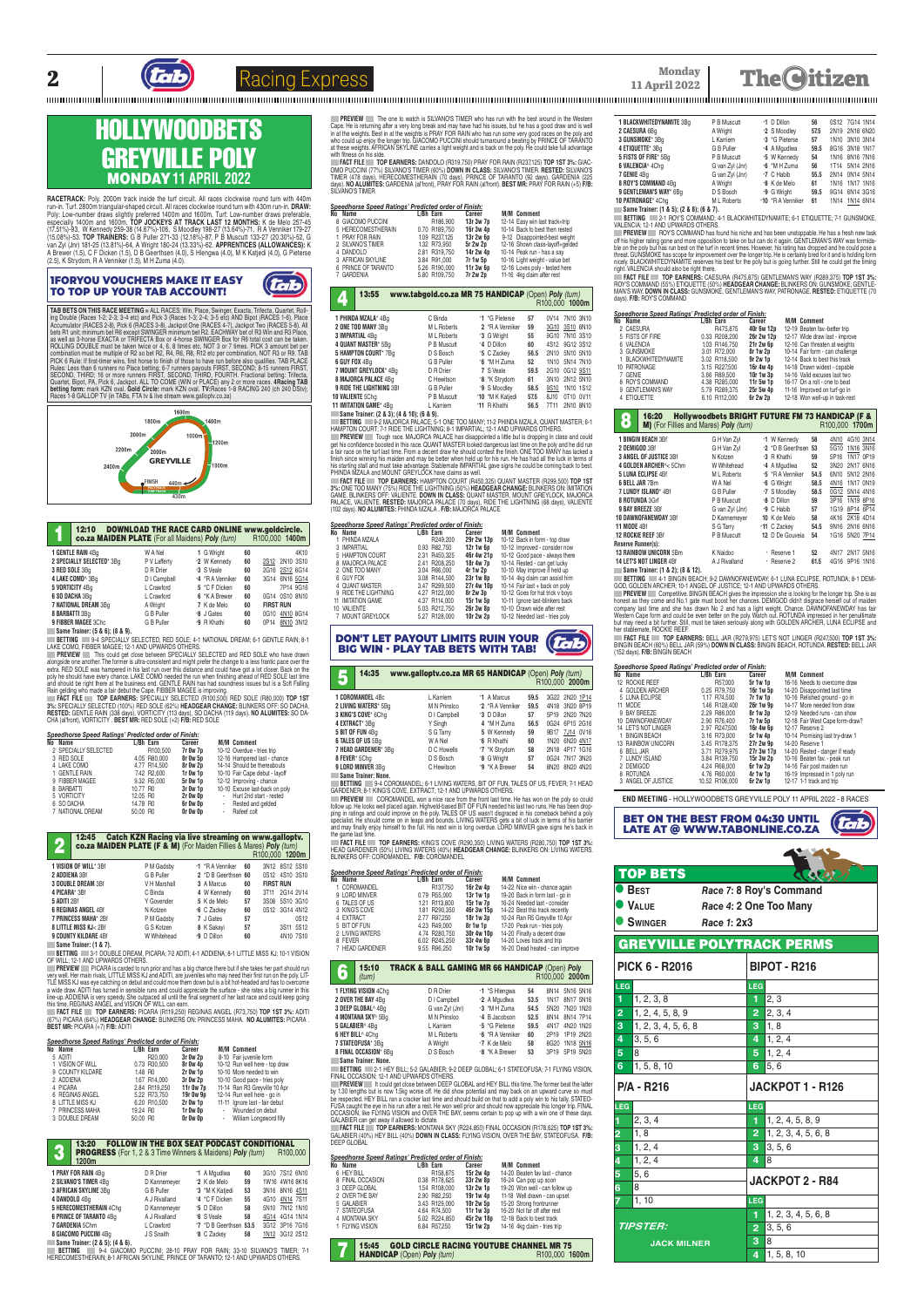## **The Citizen**

Racing Express **Monday 11 April 2022 3**

|                         |                       | <b>HOLLYWOODBETS GREYVILLE POLYTRACK TIPS</b> |                      |                      |                      |                      |
|-------------------------|-----------------------|-----------------------------------------------|----------------------|----------------------|----------------------|----------------------|
| <b>RACE</b>             | <b>RACING EXPRESS</b> | <b>RACING EXPRESS</b>                         | <b>COMPUTAFORM</b>   | <b>COMPUTAFORM</b>   | <b>COMPUTAFORM</b>   | <b>SOWETAN</b>       |
|                         | <b>Jack Milner</b>    | <b>Tipster</b>                                | Germaine Maharai     | Ratings              | <b>Speed Ratings</b> | <b>Racing Editor</b> |
| 1                       | 3 RED SOLE            | 2 SPECIALLY SELECTED                          | 3 RED SOLE           | 3 RED SOLE           | 2 SPECIALLY SELECTED | 9 FIBBER MAGEE       |
|                         | 2 Specially Selected  | 3 Red Sole                                    | 2 Specially Selected | 2 Specially Selected | 3 Red Sole           | 2 Specially Selected |
|                         | 7 National Dream      | 4 Lake Como                                   | Gentle Rain          | 4 Lake Como          | 4 Lake Como          | Gentle Rain          |
|                         | 1 Gentle Rain         | 9 Fibber Magee                                | 7 National Dream     | 9 Fibber Magee       | 9 Fibber Magee       | 3 Red Sole           |
| $\overline{\mathbf{2}}$ | 4 PICARA              | 8 LITTLE MISS KJ                              | 5 ADITI              | 4 PICARA             | 1 VISION OF WILL     | 2 ADDIENA            |
|                         | 2 Addiena             | 5 Aditi                                       | 4 Picara             | 6 Reginas Angel      | 5 Aditi              | 4 Picara             |
|                         | 3 Double Dream        | 4 Picara                                      | 8 Little Miss Ki     | 1 Vision Of Will     | 4 Picara             | 1 Vision Of Will     |
|                         | 5 Aditi               | 3 Double Dream                                | 2 Addiena            | 5 Aditi              | 9 County Kildare     | 5 Aditi              |
| 3                       | 8 GIACOMO PUCCINI     | 1 PRAY FOR RAIN                               | 2 SILVANO'S TIMER    | 8 GIACOMO PUCCINI    | PRAY FOR RAIN        | PRAY FOR RAIN        |
|                         | 1 Pray For Rain       | 2 Silvano's Timer                             | 8 Giacomo Puccini    | 1 Pray For Rain      | 2 Silvano's Timer    | 8 Giacomo Puccini    |
|                         | 2 Silvano's Timer     | 8 Giacomo Puccini                             | 3 African Skyline    | 2 Silvano's Timer    | 8 Giacomo Puccini    | 2 Silvano's Timer    |
|                         | 3 African Skyline     | 6 Prince Of Taranto                           | 1 Pray For Rain      | 4 Dandolo            | 5 Herecomestherain   | 6 Prince Of Taranto  |
| 4                       | 2 ONE TOO MANY        | 8 MAJORCA PALACE                              | 8 MAJORCA PALACE     | 2 ONE TOO MANY       | 10 VALIENTE          | 4 OUANT MASTER       |
|                         | 4 Quant Master        | 5 Hampton Court                               | 4 Quant Master       | 5 Hampton Court      | 1 Phinda Mzala       | 1 Phinda Mzala       |
|                         | 1 Phinda Mzala        | 4 Quant Master                                | 2 One Too Many       | 4 Quant Master       | 8 Maiorca Palace     | 8 Maiorca Palace     |
|                         | 8 Majorca Palace      | 2 One Too Many                                | 3 Impartial          | 9 Ride The Lightning | 5 Hampton Court      | 11 Imitation Game    |
| 5                       | COROMANDEL            | 1 COROMANDEL                                  | COROMANDEL           | 7 HEAD GARDENER      | COROMANDEL           | 9 LORD MINVER        |
|                         | 2 Living Waters       | 6 Tales Of Us                                 | 5 Bit Of Fun         | 6 Tales Of Us        | 3 King's Cove        | 1 Coromandel         |
|                         | 4 Extract             | 8 Fever                                       | 6 Tales Of Us        | 2 Living Waters      | 2 Living Waters      | 2 Living Waters      |
|                         | 5 Bit Of Fun          | 9 Lord Minver                                 | 2 Living Waters      | 1 Coromandel         | 5 Bit Of Fun         | 5 Bit Of Fun         |
| 6                       | 6 HEY BILL            | 6 HEY BILL                                    | 3 DEEP GLOBAL        | 5 GALABIER           | 3 DEEP GLOBAL        | 6 HEY BILL           |
|                         | 5 Galabier            | 5 Galabier                                    | 6 Hev Bill           | 6 Hev Bill           | 8 Final Occasion     | 7 Stateofusa         |
|                         | 3 Deep Global         | 3 Deep Global                                 | 7 Stateofusa         | 7 Stateofusa         | 6 Hev Bill           | 8 Final Occasion     |
|                         | 7 Stateofusa          | 1 Flying Vision                               | 8 Final Occasion     | 4 Montana Skv        | 4 Montana Sky        | 1 Flying Vision      |
| 7                       | 8 ROY'S COMMAND       | 8 ROY'S COMMAND                               | 8 ROY'S COMMAND      | 8 ROY'S COMMAND      | 2 CAESURA            | 8 ROY'S COMMAND      |
|                         | 4 Etiquette           | 4 Etiquette                                   | 9 Gentleman's Wav    | 2 Caesura            | 5 Fists Of Fire      | 4 Etiquette          |
|                         | Blackwhitedynamite    | 3 Gunsmoke                                    | 3 Gunsmoke           | 4 Etiquette          | 6 Valencia           | 3 Gunsmoke           |
|                         | 2 Caesura             | Blackwhitedynamite                            | Blackwhitedynamite   | 5 Fists Of Fire      | 1 Blackwhitedynamite | 9 Gentleman's Wav    |
| 8                       | 10 DAWNOFANEWDAY      | 10 DAWNOFANEWDAY                              | 1 BINGIN BEACH       | 6 BELL JAR           | 4 GOLDEN ARCHER      | 2 DEMIGOD            |
|                         | Bingin Beach          | 8 Rotunda                                     | 10 Dawnofanewday     | 14 Let's Not Linger  | 5 Luna Eclipse       | 8 Rotunda            |
|                         | 8 Rotunda             | 5 Luna Eclipse                                | 8 Rotunda            | Bingin Beach         | 12 Rockie Reef       | 10 Dawnofanewday     |
|                         | 5 Luna Eclipse        | 2 Demigod                                     | 2 Demigod            | 2 Demigod            | 14 Let's Not Linger  | <b>Bingin Beach</b>  |

TAB is betting on 3 UK race meetings today. Here are the tips:

**HEXHAM:** Race 1: 14.00 Choix Des Armes, Race 2: 14.30 Hidor De Bersy, Race 3: 15.05 Fonzerelli, Race 4: 15.40 Without Conviction, Race 5: 16.15 Hystery Bere, Race 6: 16.50 Shanroe Street, Race 7: 17.20 Bingoo.

> For fields, race betting and more information go to *www.tabonline.co.za*

## **PONTEFRACT (UNITED KINGDOM)**<br>**MONDAY** 11 APRIL 2022 MONDAY **11 APRIL 2022**

**RACETRACK:** Left-handed oval, undulating track of 2m, stiff 3f uphill climb to the finish. **DRAW:** Low numbers best in sprints. **TOP TRAINERS:** R FAHEY 318-41 (12.90%)-38, T EASTERBY 287-34 (11.80%)-1, C & M JOHNSTON 214-34 (15.90%)-1, D O'MEARA 179-29 (16.20%)-1

**WINDSOR:** Race 1: 14.50 Glamorous Force, Race 2: 15.20 Monsieur Patat, Race 3: 15.55 Samba Lady, Race 4: 16.30 Ooh Is it, Race 5: 17.05 Cave Diver, Race 6: 17.40 Chimed, Race

7: 18.10 He's A Latchio, Race 8: 18.40 Tiare.

**PONTEFRACT:** Race 1: 14.55 Comedian Leader, Race 2: 15.30 Rambuso Creek, Race 3: 16.05 Ba Na Hills, Race 4: 16.40 EY UP IT'S MAGGIE (NAP), Race 5: 17.15 Le Reveur, Race 6: 17.50 Beggarman, Race 7: 18.20 Esken Rose, Race 8: 18.50 Some Nightmare.

 **TIPS** 2 CLAIM THE STARS 6 RAMBUSO CREEK 10 LULLABY BAY  **PREVIEW** Claim The Stars ran creditably, without getting his head in front, last season culminating in a below-par effort in the 200,000-pound two-year-old race at Doncaster in September, and he sets a decent form standard on his return. Preference is for HAMBUSO CHEEK, nowever, who, similarly to the atorementioned<br>rival, performed consistently in his two-year-old campaign. Most notably, the selection went well here on debut<br>when ru

PHEVIEW — AUTUMN FESTIVAL displayed improved form on his handicap debut when recording a first<br>career success at Redcar last week. David O'Meara's gelding is turned out quickly here under a 6lb penalty but<br>It is unlikely w

contest at this venue last season and neads the list of dangers from Ba Wa Hills.<br>— FACT FILE — TOP EARNERS: FIFTYSHADESARESDEV (R494 095), ROAMIN IN GLOAMIN (R461<br>467). TOP 1ST 3%: ROAMIN IN GLOAMIN (83%), WENDELL'S LAD (

**ALL TO COME:** Ey Up It's Maggie and Esken Rose (Pontefract, Races 4 and 7).



 ALL RACES: Commingled Win, Place, Exacta, Swinger. SA pools Trifecta, Quartet AND P/A (RACES 2-8), Jackpot (HACES 5-8). All bets H1 unit, minimum bet H6 except SWINGEH minimum bet H2.<br>EACHWAY bet of R3 Win and R3 Place, as well as 3-horse EXACTA or TRIFECTA Box or 4-horse<br>SWINGER Box for R6 total cost can be taken carded, payout HHST I WO it 4 or 5 runners, retund it less than 4 runners. PLACE Rules: Handicap<br>Races = Less than 5 runners No PLACE betting, 5-7 runners payouts FIRST, SECOND, 8-15 runners<br>Payouts FIRST, SECOND, THIRD, 1 can only quality once for dividend purposes. I ELEVISION: Haces 1-8 HACING 240 (ch 240 DStv),<br>Races 1-8 GLOBAL RACING 1 (in TABs & live stream www.4racing.tv), Races 1-8 GALLOP TV (in<br>TABs, FTA tv & live stream www.gallopt mark SPB oval.

## **14:55 NEW FIAT SCUDO AT NORTHERN COMMERCIALS EBF**<br>RESTRICTED NOVICE STAKES (GBB RACE) ((2 years only)) *Turf*

|                                |                   |             |      | H216.534 1000m   |
|--------------------------------|-------------------|-------------|------|------------------|
| 1 COURTNBOWLED (IRE) 2Chc      | <b>T</b> Easterby | 3 D Allan   | 59.5 | <b>First Run</b> |
| <b>2 DUCHRAY 2Bc</b>           | C & M Johnston    | 6 C Beasley | 59.5 | <b>First Run</b> |
| 3 GINCIDENT (IRE) 2Bc          | R Fahey           | 7 P Hanagan | 59.5 | <b>First Run</b> |
| 4 IMENSO (IRE) 2Bq             | O Pears           | 1 G Lee     | 59.5 | <b>First Run</b> |
| 5 JAXTA (IRE) 2Bc              | D O'meara         | 5 D Tudhope | 59.5 | <b>First Run</b> |
| <b>6 LEGEND OF XANADU 2Chc</b> | M Channon         | 2 D Keenan  | 59.5 | <b>First Run</b> |
| 7 SPREZZATURA (IRE) 2Bc        | I Jardine         | 8 A Mullen  | 59.5 | <b>First Run</b> |
| <b>8 COMEDIAN LEADER 2Bf</b>   | Alice Havnes      | 4 K O'Neill | 57.5 | 4K10             |

**8 COMEDIAN LEADER** 2 B f Alice Haynes **4** K O'Neill **57.5** 4K10  **BETTING :** 2-1 COMEDIAN LEADER; 4-1 GINCIDENT; 9-2 DUCHRAY; 6-1 JAXTA, LEGEND OF XANADU; 12-1 AND UPWARDS OTHERS.

**TIPS 8 COMEDIAN LEADER 2 DUCHRAY 5 JAXTA** 

PHEVIEW — Comedian Leader is the only runner in this held with racecourse experience, after her debut<br>fourth at Kempton last month, and she could put that experience to good use. However, a chance is taken<br>with JAXTA. The packed with speed, the potential for soft ground may emphasise his stamina on this stiff track. Duchray has to be of some interest for a trainer who has a history of success with his two-year-olds.

**FACT FILE TOP EARNERS:** COMEDIAN LEADER (R87 399)

| 15:30<br>2                                                                                          | <b>SEARCHING FOR THE YORKSHIRE WONDER HORSE</b> |              |      |                            |                  |
|-----------------------------------------------------------------------------------------------------|-------------------------------------------------|--------------|------|----------------------------|------------------|
| <b>MAIDEN STAKES (GBB RACE) - PLACE ACCUMULATOR - LEG 1</b><br>$((3 \text{ years and older}))$ Turf |                                                 |              |      | R <sub>152,830</sub> 1000m |                  |
| 1 CAPE SUNSET 5Bq                                                                                   | R Guest                                         | 10 S W Kelly | 63.5 | 3W12 2R12                  |                  |
| 2 CLAIM THE STARS (IRE) 3Bq                                                                         | T Easterby                                      | 3 D Allan    |      | 58.5 2A12 2K12 0D13        |                  |
| 3 COPPERLINE (IRE) 3Chq                                                                             | T Easterby                                      | 4 D Fentiman | 58.5 |                            | 9P <sub>12</sub> |
| 4 COTAI CLASS? 3Cha                                                                                 | Phillip Makin                                   | 6 R Scott    |      | 58.5 0Y12 2A12 4R12        |                  |
| 5 GANNON GLORY (IRE) 3Bq                                                                            | D Carroll                                       | 5 H Shaw     | 58.5 |                            | 7Y10             |
| 6 RAMBUSO CREEK (IRE) 3Bq                                                                           | K Ryan                                          | 8 K Stott    |      | 58.5 3C12 2B10 3Y10        |                  |
| 7 SLATE CRACKER 3Bq                                                                                 | D Carroll                                       | 2 Z Wheatley | 58.5 | <b>First Run</b>           |                  |
| <b>8 CLAPHAM SECT 3Bf</b>                                                                           | M Dods                                          | 1 C Beasley  | 56.5 | <b>First Run</b>           |                  |
| 9 HIPPO (IRE) 3Grf                                                                                  | Adrian Nicholls                                 | 11 B Mchuah  | 56.5 | 7N12 7L12                  |                  |
| <b>10 LULLABY BAY 3Bf</b>                                                                           | K Burke                                         | 9 C Lee      | 56.5 | 0N12 3W10                  |                  |
| <b>11 MISS BRITAIN (IRE) 3Bf</b>                                                                    | Gemma Tutty                                     | 7 S James    | 56.5 | 7H12 6B10                  |                  |
| BETTING: 9-4 CLAIM THE STARS: 7-2 CAPE SUNSET: 4-1 COTAI CLASS: 5-1 RAMBUSO CREEK: 12-1             |                                                 |              |      |                            |                  |

AND UPWARDS OTHERS.

PREVIEW ESKEN ROSE may have a 7lb penalty to overcome for winning comfortably on debut over<br>C&D last September, but she looked like a filly to keep the right side of and she can get her three-year-old ca<br>reer off to the pe to be quick and she is worth close attention on debut.

**FACT FILE TOP EARNERS:** COTAI CLASS (R2 772 987), CLAIM THE STARS (R2 504 834). **TOP 1ST 3%:** CAPE SUNSET (100%), RAMBUSO CREEK (100%). **RESTED:** CAPE SUNSET (178 days), CLAIM THE STARS (214 days), COTAI CLASS (178 days), GANNON GLORY (185 days), RAMBUSO CREEK (185 days), LULLABY BAY (135 days), MISS BRITAIN (175 days).

FACT FILE TOP EARNERS: HOOKED ON YOU (R277 346), CALLSIGN PHOENIX (R166 640). TOP<br>1ST 3%: ESKEN ROSE (100%), HOOKED ON YOU (33%). RESTED: ESKEN ROSE (207 days), ALWAJD<br>(230 days), FYLINGDALE (266 days), HOOKED ON YOU (153 TRAIL (268 days).

| J                          | 16:05<br><b>RETIREMENT HANDICAP</b> ((3 years only)) Turf                                                           | <b>STEVE WILLARD'S HAPPY 60TH BIRTHDAY AND</b> |               |    | R142.342 1600m      |                |  |
|----------------------------|---------------------------------------------------------------------------------------------------------------------|------------------------------------------------|---------------|----|---------------------|----------------|--|
|                            | 1 ROAMIN IN GLOAMIN‡ 3Bq                                                                                            | K Burke                                        | 4 C Lee       | 61 | 3S16 3S16 3S16      |                |  |
|                            | 2 FIFTYSHADESARESDEV (FR) 3Grg                                                                                      | M Hammond                                      | 2 B Garritty  |    | 60.5 2P12 4P12 0P16 |                |  |
|                            | 3 WENDELL'S LAD 3Bq                                                                                                 | ——————— SCRATCHED-                             |               |    |                     |                |  |
|                            | 4 ROLYPOLYMOLY 3Bq                                                                                                  | A West                                         | 7 S B Kirrane | 59 |                     | 6S16 6G18 5K16 |  |
|                            | 5 BA NA HILLS (IRE) 3Bq                                                                                             | J J Quinn                                      | 1 J Hart      | 59 |                     | 4N14 6N12 1N14 |  |
| <b>6 SHAHNAZ (IRE) 3Bf</b> |                                                                                                                     | Gemma Tutty                                    | 9 B Robinson  |    | 58.5 0N16 5K14 0C14 |                |  |
|                            | 7 RAVENGLASS (IRE) 3Bq                                                                                              | R Fahey                                        | 8 P Hanagan   | 58 |                     | 4P12 9C12 9R14 |  |
|                            | 8 AUTUMN FESTIVAL 3Bq                                                                                               | D O'meara                                      | 6 D Tudhope   |    | 57.5 7C14 9S12 1R16 |                |  |
| 9 QWELDRYK 3Bf             |                                                                                                                     | O Pears                                        | 3 G Lee       | 57 | 2P12 7T14 6N14      |                |  |
|                            | <b>10 COLIGONE KATE 3Chf</b>                                                                                        | O Pears                                        | 5 Jp Sullivan |    | 56.5 4R14 6R16 6N14 |                |  |
|                            | 11 DO I DREAM (IRE) 3Bf                                                                                             | B Haslam                                       | 10 A Mullen   |    | 52.5 6S14 0N12 8N14 |                |  |
|                            | BETTING: 15-8 AUTUMN FESTIVAL: 10-3 BA NA HILLS: 5-1 ROAMIN IN GLOAMIN: 8-1 RAVENGLASS:<br>12-1 AND UPWARDS OTHERS. |                                                |               |    |                     |                |  |

PREVIEW The value may lie with C&D winner DAPPER MAN, who is a very capable sort on his day.<br>And was in good form when last seen on the all-weather. Daniel Tudhope's mount won in April last year which<br>bodes well ahead of t Some Nightmare, who was progressive on the turf last season. Others to note include Albegone, King Of Tonga and Van Gerwen.

FACT FILE — TOP EARNERS: BURJ MALINKA (R666 268), GOOD LISTENER (R614 745), TOP 1ST<br>3%: SOME NIGHTMARE (83%), MORTY (67%). **HEADGEAR CHANGE**: PACIFIERS ON: SOME NIGHT<br>MARE;ALBEGONE.PACIFIERS OFF: LATIN FIVE. **RESTED:** DAPP days), KING OF TONGA (160 days), MORTY (136 days).

|                          | 16:40 RIU HOTELS AND RESORTS HANDICAP ((4 years and<br>older)) Turf                  |                 |                  |    | R522.538 1000m      |  |
|--------------------------|--------------------------------------------------------------------------------------|-----------------|------------------|----|---------------------|--|
|                          | 1 COUNT D'ORSAY 6Bq                                                                  | T Easterby      | 6 P J Mcdonald   |    | 60.5 3A10 6C10 8N10 |  |
|                          | 2 EY UP IT'S MAGGIE! 4Bf                                                             | T Coyle         | 2 K Stott        | 57 | 3P10 1L10 4D12      |  |
|                          | 3 REBEL AT DAWN! 4Ba                                                                 | K Burke         | 7 C Lee          |    | 56.5 2A10 5H12 3N10 |  |
|                          | 4 FINE WINE (FR)* 5Bq                                                                | S Dixon         | 3 J Fisher       |    | 56.5 4S10 1S10 1S10 |  |
| <b>5 DAVE DEXTER 6Bq</b> |                                                                                      | R Fell          | 14 D Tudhope     | 56 | 4S14 3N12 1S12      |  |
|                          | 6 SHOWALONG 4Chq                                                                     | T Easterby      | 9 D Allan        |    | 55.5 9G10 7Y10 0Y10 |  |
|                          | 7 GLORY FIGHTER 6Ba                                                                  | P Midgley       | 11 G Lee         |    | 55.5 1M10 7A10 3C10 |  |
| 8 SPOOF 7Bq              |                                                                                      | C Hills         | 5 J Watson       | 55 | 3L10 5N10 5S10      |  |
| 9 ABATE 6Brg             |                                                                                      | Adrian Nicholls | 4 B Mchuah       | 55 | 0R12 5C12 9Y12      |  |
| 10 HUDDLE UP 4Chg        |                                                                                      | D & N Barron    | 8 C Beasley      | 55 | 0F14 3N12 1N10      |  |
|                          | 11 DREAM COMPOSER 4Bq                                                                | H Evans         | 10 Laura Pearson |    | 54.5 5C12 9A12 5S12 |  |
| 12 BOSSIPOP* 9Chq        |                                                                                      | T Easterby      | 13 C Hardie      | 54 | 2C10 0C12 0P10      |  |
| 13 RAYONG 5Ba            |                                                                                      | K Burke         | 1 F Norton       |    | 52.5 2P10 4P10 7N10 |  |
| 14 FOX HILL! 6Bm         |                                                                                      | E Alston        | 12 P Mathers     |    | 52.5 2H10 4C12 0T12 |  |
|                          | BETTING: 5-1 DREAM COMPOSER; 6-1 DAVE DEXTER; 13-2 FINE WINE; 7-1 EY UP IT'S MAGGIE, |                 |                  |    |                     |  |
|                          | HUDDLE UP; 8-1 REBEL AT DAWN; 12-1 AND UPWARDS OTHERS.                               |                 |                  |    |                     |  |

**TIPS** 5 DAVE DEXTER 1 COUNT D'ORSAY 6 SHOWALONG<br>**PREVIEW** An array of smart sprinters line up for the feature contest, with slight preference for

SHOWALONG of the lim Lasteroy yard. He ran well on his return last esason, funshing three lengths benund<br>Tweet Tweet (now rated 98). The son of Showcasing has been gelded during his break and, with another winter<br>behind hi

3%: FINE WINE (67%), BOSSIPOP (50%). **HEADGEAR CHANGE:** PACIFIERS ON: FOX HILL. **RESTED:**<br>COUNT D'ORSAY (166 days), REBEL AT DAWN (166 days), SHOWALONG (185 days), GLORY FIGHTER<br>(177 days), ABATE (199 days), HUDDLE UP (173

|                    | 17:15 NAPOLEONS CASINO BRADFORD HANDICAP -<br><b>JACKPOT - LEG 1</b> ((4 years and older)) Turf |                         |                              |    | R142,342 1600m                             |  |
|--------------------|-------------------------------------------------------------------------------------------------|-------------------------|------------------------------|----|--------------------------------------------|--|
|                    | 1 LE REVEUR (IRE)* 5Bg<br>2 MUSTARRID (IRE)! 8Bq                                                | M Murphy<br>I Williams  | 1 P Hanagan<br>8 B Sanderson |    | 62.5 3S16 4W18 3W16<br>62.5 7N14 0S16 0D14 |  |
| 3 MAYSONG 5Chq     | 4 EARLY MORNING DEW (FR) 6Chq                                                                   | Alice Haynes<br>P Niven | 4 K O'Neill<br>11 Z Wheatlev |    | 60.5 2C20 7W19 8L20<br>60.5 0S24 5N20 3N20 |  |
| 5 DOGGED 5Ba       |                                                                                                 | R Menzies               | 10 D Costello                | 60 | 5S20 5N14 8N16                             |  |
| 7 AL QAASIM! 5Chq  | 6 FIRST GREYED! 4Grq                                                                            | M Dods<br>D O'meara     | 5 C Beasley<br>7 D Tudhope   |    | 59.5 6A14 4D14 0R14<br>59 2C20 3D20 2R20   |  |
| 9 FRANKELIO 7Bq    | 8 BROCTUNE RED 7Chq                                                                             | G Boanas<br>M Hammond   | 9 Joanna Mason<br>2 G Lee    | 59 | 3N16 1N16 6N16<br>57.5 4P16 7D14 0R14      |  |
| 11 DISTINCTION 4Bq | 10 ROYAL PROSPECT 7Bq                                                                           | L Mullaney<br>J Mackie  | 6 P Dennis<br>3 P J Mcdonald | 57 | 57.5 1N16 3N16 0S16<br>5S16 5W18 2N16      |  |
| חחו ודג            | BETTING: 9-4 AL QAASIM; 9-2 DISTINCTION; 7-1 LE REVEUR, MAYSONG; 12-1 AND UPWARDS               |                         |                              |    |                                            |  |

OTHERS.  **TIPS** 7 AL QAASIM 11 DISTINCTION 1 LE REVEUR

**PREVIEW And A return to one mile can work the oracle for AL QAASIM having finished placed on his last<br>two attempts over further. David O'Meara's charge has not been outside the first two in any of his last five starts<br>and** 

**6** 17:50 INTO THE SKY PONTEFRACT MARATHON HANDICAP (ROUND 2 OF THE PONTEFRACT STAYERS CHAMPIONSHIP

| <b>2022)</b> ((4 years and older)) <b>Turf</b>                                                                        |            |  |                     |    | H <sub>184,790</sub> 4400m |  |  |
|-----------------------------------------------------------------------------------------------------------------------|------------|--|---------------------|----|----------------------------|--|--|
| 1 NIBLAWI 10Bq                                                                                                        | A West     |  | 4 J Watson          |    | 62.5 4W28 3S33 5S33        |  |  |
| 2 BEGGARMAN! 5Chq                                                                                                     | H Morrison |  | 5 J Hart            |    | 61.5 1C32 4S33 3W33        |  |  |
| 3 MUKHA MAGIC! 6Bq                                                                                                    | G Kelleway |  | 7 C Beasley         |    | 60.5 3S28 5S36 6P36        |  |  |
| 4 WEMYSS POINT* 10Bq                                                                                                  | P Kirby    |  | 9 D Swift           |    | 58.5 3N32 5N32 4N32        |  |  |
| 5 BALKOTIC! 6Bq                                                                                                       | M Hammond  |  | 8 B Garritty        | 58 | 0S40 5S40 5S40             |  |  |
| 6 CONTREBASSE! 7Bg                                                                                                    | D Brooke   |  | 2 G Lee             |    | 56.5 7R28 8N28 9N32        |  |  |
| 7 DEREHAM 6Bq                                                                                                         | J Berry    |  | 1 Megan Nicholls 56 |    | 7P34 2P36 5C28             |  |  |
| 8 AYDA? 5Bm                                                                                                           | C Hobson   |  | 6 Joanna Mason      |    | 55.5 6K32 0S28 9L32        |  |  |
| <b>9 LIFFEYDALE DREAMER (IRE)! 7Bm</b>                                                                                | S England  |  | 3 C Hardie          |    | 55.5 4S25 0T24 0N26        |  |  |
| <b>10 KING CHRISTOPHE* 10Bq</b>                                                                                       | A Keatley  |  | 10 Jp Sullivan      | 54 | 2W24 3S24 0W24             |  |  |
| BETTING: 13-8 BEGGARMAN: 9-2 LIFFEYDALE DREAMER: 13-2 WEMYSS POINT: 7-1 DEREHAM: 10-1                                 |            |  |                     |    |                            |  |  |
| NIBLAWI: 12-1 AND UPWARDS OTHERS.                                                                                     |            |  |                     |    |                            |  |  |
| <b>TIPS</b> 2 BEGGARMAN 9 LIFFEYDALE DREAMER 4 WEMYSS POINT                                                           |            |  |                     |    |                            |  |  |
| <b>PREVIEW</b> WEMYSS POINT may not have shown much on the all-weather of late, but this race is                      |            |  |                     |    |                            |  |  |
| always likely to have been a target. The veteran won this contest quite comfortably last year off 3lb higher and,     |            |  |                     |    |                            |  |  |
| along with Liffeydale Dreamer, is one of just two in here proven at this specialist trip. A winner of two of his last |            |  |                     |    |                            |  |  |
| four starts on the all-weather, Beggarman brings arguably the best recent form to the table, while recent hurdle      |            |  |                     |    |                            |  |  |
| winner Niblawi must also enter calculations.                                                                          |            |  |                     |    |                            |  |  |
| FACT FILE TOP EARNERS: BALKOTIC (R1 154 378), LIFFEYDALE DREAMER (R884 736). TOP 1ST                                  |            |  |                     |    |                            |  |  |

3%: BEGGAHMAN (67%), MUKHA MAGIC (50%). **HEADGEAR CHANGE:** PACIFIERS ON: CONTRE-<br>BASSE; LIFFEYDALE DREAMER.PACIFIERS OFF: WEMYSS POINT. **RESTED:** BEGGARMAN (73 days),<br>LIFFEYDALE DREAMER (1108 days).

| 18:20                                                                                    | <b>VOLKSWAGEN VAN CENTRE (WEST YORKSHIRE)</b> |                    |      |                            |                  |
|------------------------------------------------------------------------------------------|-----------------------------------------------|--------------------|------|----------------------------|------------------|
| FILLIES' NOVICE STAKES (GBB RACE) ((3 years and older)) Turf                             |                                               |                    |      |                            |                  |
|                                                                                          |                                               |                    |      | R <sub>152.830</sub> 1200m |                  |
| 1 ESKEN ROSE (USA) 3Bf                                                                   | K Ryan                                        | 9 K Stott          | 59.5 |                            | 1P12             |
| 2 ALWAJD (IRE) 3Grf                                                                      | I Williams                                    | 2 B Sanderson      | 56.5 |                            | 5S12             |
| 3 ARMO 3Bf                                                                               | M & D Easterby                                | 6 C Beasley        | 56.5 | <b>First Run</b>           |                  |
| 4 CALLSIGN PHOENIX (IRE) 3Chf                                                            | <b>B</b> Haslam                               | 8 G Lee            | 56.5 |                            | 0N12 0N14        |
| 5 CATHY'S GIRL (IRE) 3Bf                                                                 | D O'meara                                     | 10 J Watson        | 56.5 | <b>First Run</b>           |                  |
| 6 CLOSE QUARTERS (IRE) 3Bf                                                               | J J Quinn                                     | 4 D Tudhope        | 56.5 | <b>First Run</b>           |                  |
| 7 FYLINGDALE (IRE) 3Bf                                                                   | T Easterby                                    | 3 D Allan          | 56.5 |                            | 4R10 6B10        |
| 8 HOOKED ON YOU (IRE) 3Bf                                                                | K Burke                                       | 1 P J Mcdonald     |      | 56.5 6N14 3H12 7N12        |                  |
| <b>9 LINCOLN PRIDE (IRE) 3Bf</b>                                                         | D O'meara                                     | 11 C Hardie        | 56.5 |                            | 6B10             |
| <b>10 MOVING IMAGE 3Bf</b>                                                               | T Easterby                                    | 7 D Fentiman       | 56.5 | <b>First Run</b>           |                  |
| <b>11 ORIGINTRAIL (IRE) 3Bf</b>                                                          | <b>B</b> Haslam                               | 5 A Mullen         | 56.5 |                            | 7D <sub>12</sub> |
| 12 TAHANI (IRE) 3Chf                                                                     | A Watson                                      | 12 Adam J Mcnamara | 56.5 | <b>First Run</b>           |                  |
| BETTING: 11-4 ESKEN ROSE: 7-2 HOOKED ON YOU: 5-1 CLOSE OUARTERS: 7-1 TAHANI: 8-1 CATHY'S |                                               |                    |      |                            |                  |

**BETTING:** THE BUILD MOOD; 7-2 HOOKED ON TOO;<br>CIRL: 10.1 ORIGINTRAIL: 19.1 AND HRWARDS OTHERS GIRL; 10-1 ORIGINTRAIL; 12-1 AND UPWARDS OTHERS.<br>**TIPS 1** ESKEN ROSE 8 HOOKED ON YOU 6 CLOSE QUARTERS

| 8                       | 18:50<br>Turf                                                                       | <b>JOIN RACING TV NOW HANDICAP ((4 years and older))</b> |                   |      | R142.342 1000m      |  |
|-------------------------|-------------------------------------------------------------------------------------|----------------------------------------------------------|-------------------|------|---------------------|--|
| <b>1 DAPPER MAN 8Bq</b> |                                                                                     | R Fell                                                   | 1 D Tudhope       |      | 61.5 8R10 1W10 3W10 |  |
|                         | 2 VAN GERWEN 9Chq                                                                   | P Midgley                                                | 14 K Stott        |      | 61.5 0N10 0P10 0N10 |  |
|                         | 3 COLEY'S KOKO 4Bf                                                                  | N Tinkler                                                | 4 R Scott         |      | 60.5 1C10 0R10 8N10 |  |
|                         | 4 GOOD EARTH (IRE) 5Bq                                                              | M Herrington                                             | 12 C Beasley      | 60   | 6N10 9N10 3W10      |  |
|                         | 5 SOME NIGHTMARE (IRE)! 5Bq                                                         | J G O'shea                                               | 3 Adam J Mcnamara | 60   | 3W10 4W12 2W12      |  |
| <b>6 LATIN FIVE 5Bq</b> |                                                                                     | P Midgley                                                | 10 B Robinson     | 60   | 8M10 8N10 9M10      |  |
| 7 ALBEGONE! 4Ba         |                                                                                     | T Easterby                                               | 11 D Allan        |      | 59.5 1H10 2R10 6M10 |  |
|                         | 8 GOOD LISTENER 4Bq                                                                 | J Mackie                                                 | 15 A Mullen       |      | 58.5 0W12 7W10 7N10 |  |
|                         | 9 FREEDOM FLYER (IRE)! 5Bq                                                          | R Carr                                                   | 6 Jp Sullivan     | 58   | 5W12 2W12 0N12      |  |
|                         | 10 SECRET EAGLE 4Chq                                                                | Ruth Jefferson                                           | 2 P Dennis        | 58   | 7B10 3C12 8P12      |  |
|                         | 11 BURJ MALINKA (IRE) 4Chq                                                          | Adrian Nicholls                                          | 13 B Mchuah       | 58   | 2N14 4N14 0S12      |  |
| 12 BIRKENHEAD 5Bq       |                                                                                     | P Midgley                                                | 8 G Lee           | 57.5 | 0N10 0S10 2S10      |  |
|                         | 13 KING OF TONGA (IRE) 6Grq                                                         | D Carroll                                                | 9 H Shaw          |      | 57.5 3R14 2L14 2R16 |  |
| 14 MORTY? 4Ba           |                                                                                     | D O'meara                                                | 7 C Hardie        |      | 56.5 3L10 1W10 1L12 |  |
| 15 TOM TULLIVER 5Bq     |                                                                                     | S Dixon                                                  | 5 K O'Neill       |      | 52.5 9W10 9S10 7S10 |  |
|                         | BETTING: 11-2 MORTY; 6-1 SOME NIGHTMARE; 7-1 DAPPER MAN, ALBEGONE, BIRKENHEAD; 10-1 |                                                          |                   |      |                     |  |
|                         | VAN GERWEN, KING OF TONGA; 12-1 AND UPWARDS OTHERS.                                 |                                                          |                   |      |                     |  |

**TIPS 14 MORTY 5 SOME NIGHTMARE 1 DAPPER MAN** 

**END MEETING -** PONTEFRACT - 8 RACES





**TIPS 8 AUTUMN FESTIVAL 5 BA NA HILLS 9 QWELDRYK** 



Whilst reasonable precautions have been taken to ensure the accuracy and quality of the contents of this publication, none of the Citizen, 4Racing, TAB and their agents warrants that this publication is error free. Neither do any of the parties accept liability for any damages, damages that may arise in the future or inconvenience that may arise as a result of the use of this publication or any reliance placed on the contents of this publication either directly, indirectly or otherwise. Unavoidably, information published in Racing Express and Racing Express Extra may change after publication. The onus is on users of this product to ensure they acquaint themselves with official racecard changes, updates, corrections and so on before betting.